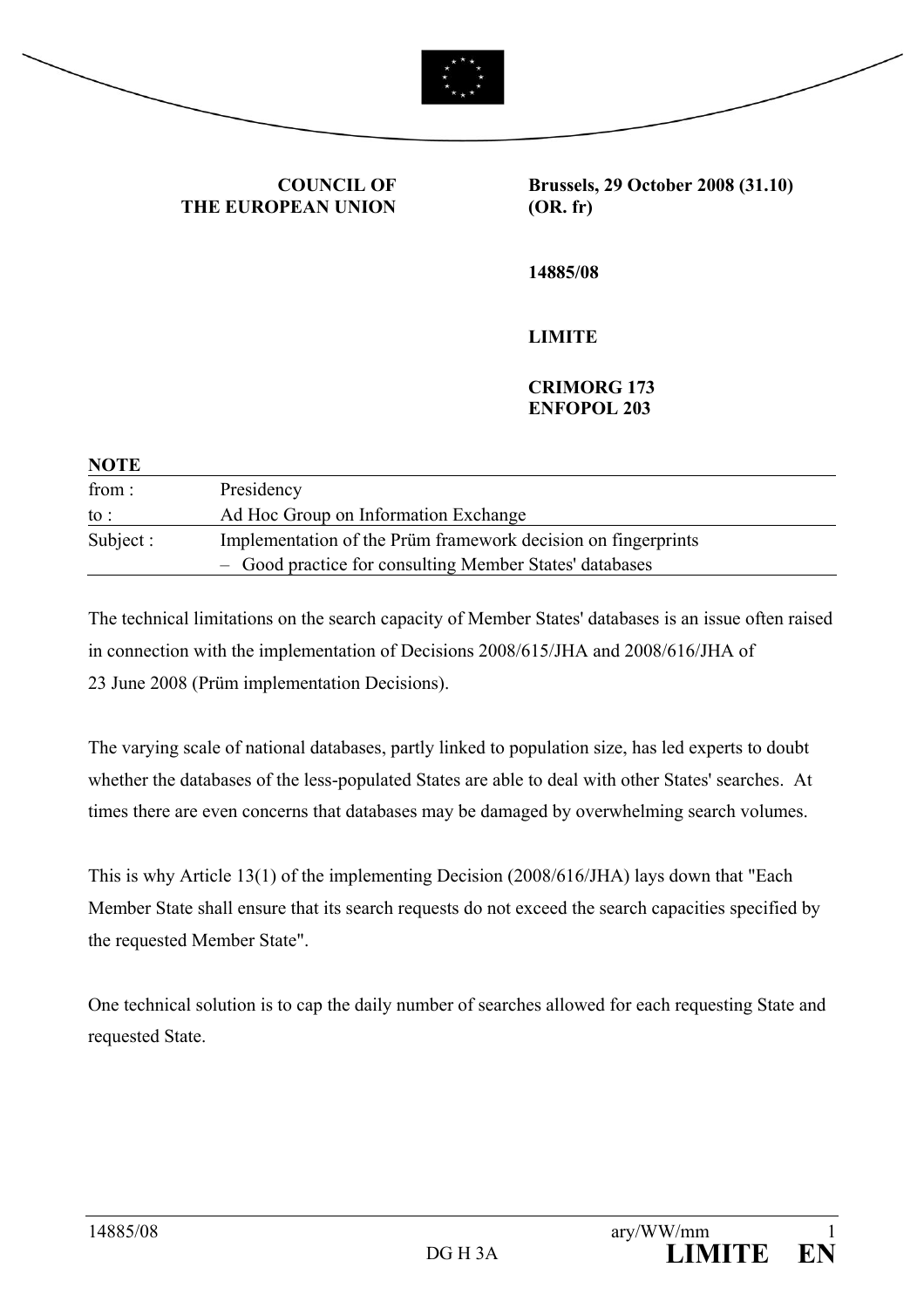Another way of addressing the concerns expressed is to lay down good practice for using the new investigative opportunities provided.

This approach would also limit Member States' need to acquire new technical expertise, since potential matches would have to be examined by specialists of the requesting State.

It is accordingly suggested that the following practices be approved:

## **The following practices should be promoted at operational level when deciding on which Member States' databases to search, the order of searches and repeat searches:**

- 1. The choice whether to consult Member States' fingerprint databases and the order in which such searches are carried out and repeated are investigative decisions taken on a case-by-case basis and should not be predetermined systematically.
- 2. European databases should be not be searched until the requesting State's own database(s) have been searched unsuccessfully.
- 3. The decision to search the databases of one or more Member States must take account of any relevant factors, and especially:
	- the seriousness of the case; **<sup>1</sup>**
	- and/or existing lines of investigation, in particular information pointing in the direction of a State or group of States; **<sup>2</sup>**
	- and/or the specific requirements of the investigation. **<sup>3</sup>**

 **1** For example, a case of homicide would warrant more extensive use of European databases than would a burglary.

**<sup>2</sup>** For example, an armed robbery committed in Belgium near the French border would be reason for the Belgian services to start with a rapid search of the French database.

**<sup>3</sup>** For example, the need to identify someone who has been stopped and whose identity seems suspect.